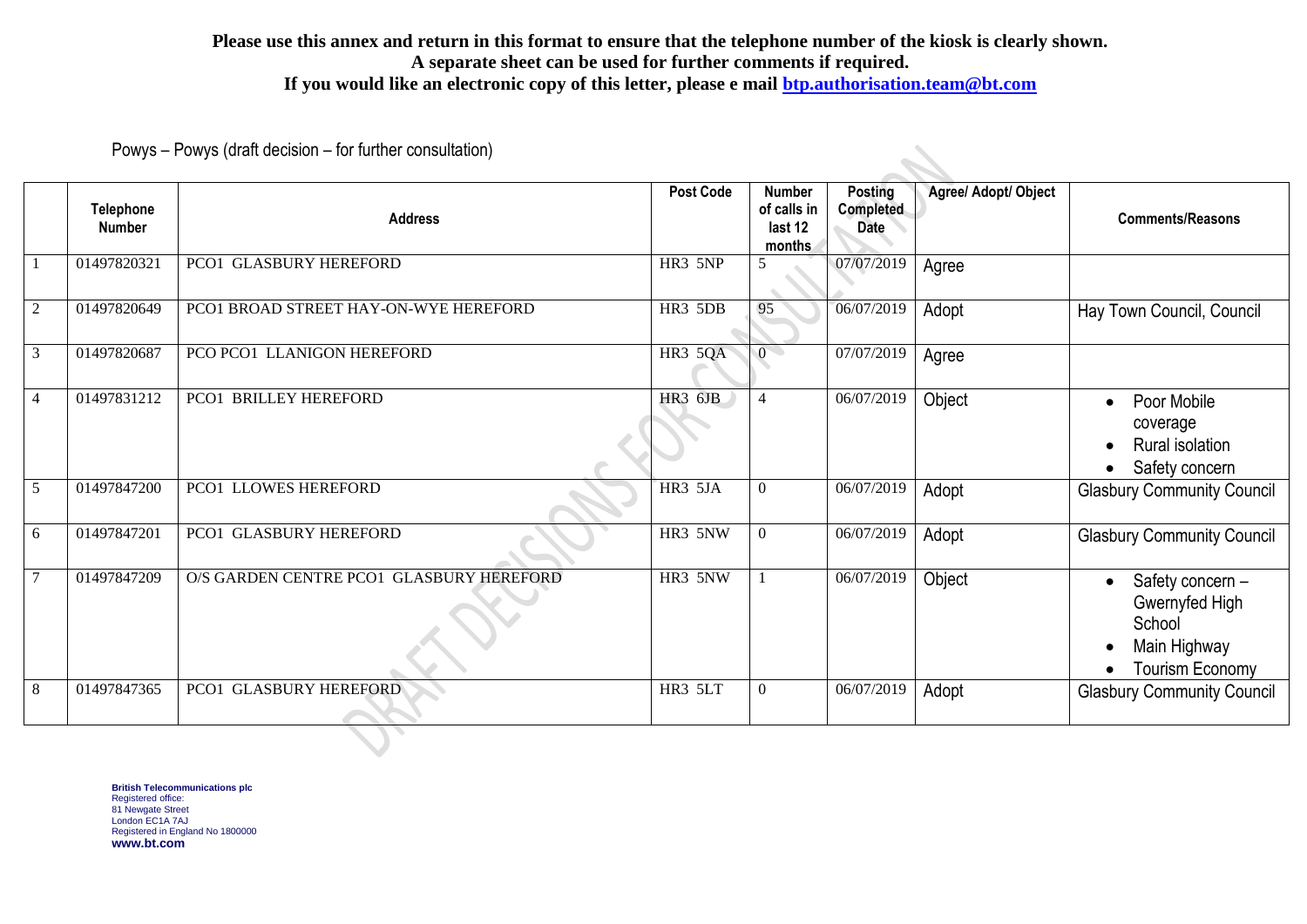| -9  | 01497847384 | PCO1 FFYNNON GYNYDD HEREFORD  | HR3 5LX       | 0 | 06/07/2019 | Adopt  | <b>Glasbury &amp; District Commuity</b><br>Council                                               |
|-----|-------------|-------------------------------|---------------|---|------------|--------|--------------------------------------------------------------------------------------------------|
| -10 | 01497851200 | PCO1 PAINSCASTLE BUILTH WELLS | $LD2$ 3JL     | C | 06/07/2019 | Object | Poor mobile<br>coverage in the area<br>Social/ welfare need<br>Tourism economy<br>Safety concern |
|     |             |                               | $\rightarrow$ |   |            |        |                                                                                                  |

|    | Telephone<br><b>Number</b> | <b>Address</b>                         | <b>Post Code</b>       | Number<br>of calls in<br>last 12<br>months | <b>Posting</b><br>Completed<br>Date | Agree/ Adopt/ Object | <b>Comments/Reasons</b>                                                                          |
|----|----------------------------|----------------------------------------|------------------------|--------------------------------------------|-------------------------------------|----------------------|--------------------------------------------------------------------------------------------------|
| 11 | 01547528393                | PCO PCO1 RADNOR DRIVE KNIGHTON         | LD7<br>1H <sub>N</sub> | 77                                         | 05/07/2019                          | Object               | Sufficient use<br>Social/ welfare need<br>Tourism economy<br>$\bullet$                           |
| 12 | 01547528483                | O/S POST OFFICE PCO1 KNUCKLAS KNIGHTON | LD7<br>1PP             | 23                                         | 05/07/2019                          | Object               | Sufficient use<br>Social/ welfare need<br>Tourism economy<br>$\bullet$                           |
| 13 | 01547550239                | PCO1 BLEDDFA KNIGHTON                  | LD7<br>1PA             | $\overline{0}$                             | 05/07/2019                          | Object               | Poor mobile<br>coverage in the area<br>Social/ welfare need<br>Tourism economy<br>Safety concern |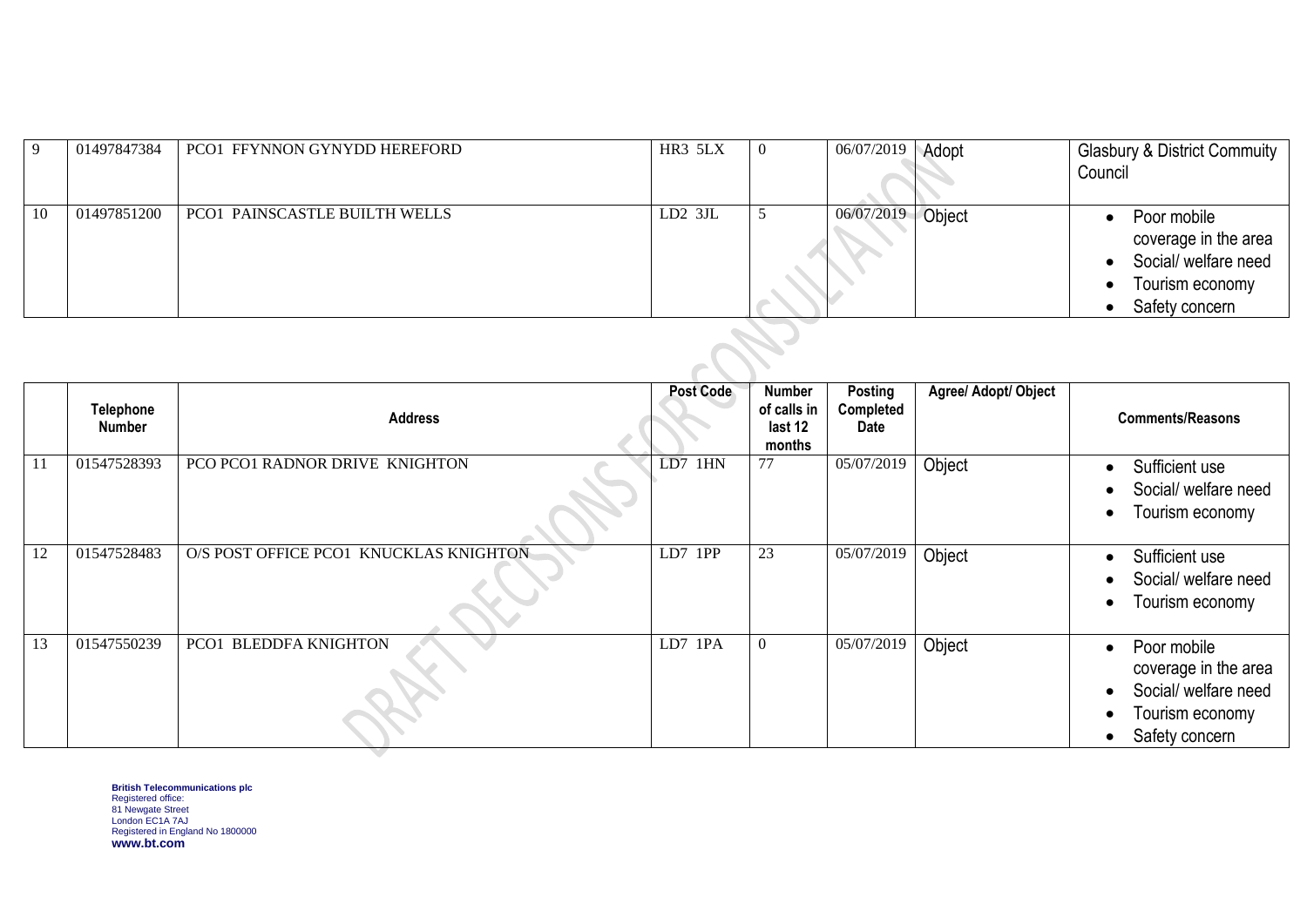| 14 | 01588620211 | PCO PCO1 CHURCH STOKE MONTGOMERY               | <b>SY15 6AG</b> | $\overline{0}$   | 05/07/2019 | Agree  |                                                                                                   |
|----|-------------|------------------------------------------------|-----------------|------------------|------------|--------|---------------------------------------------------------------------------------------------------|
| 15 | 01591610218 | PCO PCO1 LLANWRTYD WELLS                       | LD5 4RR         | 24               | 06/07/2019 | Object | Rural isolation<br>Social/ welfare need<br>Tourism economy<br>Safety concern                      |
| 16 | 01591610312 | WAYLEAVE PP536 PCO1 ABERGWESYN LLANWRTYD WELLS | $LD5$ $4TP$     |                  | 05/07/2019 | Object | Poor mobile<br>coverage in the area<br>Rural isolation<br>Social/ welfare need<br>Safety concern  |
| 17 | 01591620241 | PENBUALLT PCO1 LLANGAMMARCH WELLS              | LD4 4DH         |                  | 05/07/2019 | Object | Rural isolation<br>Social/ welfare need<br>Safety concern                                         |
| 18 | 01591620607 | CAPEL RHOS PCO1 LLANAFANFAWR BUILTH WELLS      | LD2 3LW         | $\mathbf{0}$     | 05/07/2019 | Adopt  | <b>Llanafan Fawr Community</b><br>Council                                                         |
| 19 | 01591620611 | NEAR THE POST OFFICE PCO1 LLANGAMMARCH WELLS   | LD4 4DH         | 23               | 05/07/2019 | Object | Rural isolation<br>Social/ welfare need<br>Safety concern<br>Tourism economy<br>Commercial centre |
| 20 | 01597810214 | PCO PCO1 CLAERWEN VALLEY RHAYADER              | LD6 5HF         | $\boldsymbol{0}$ | 05/07/2019 | Object | Poor mobile<br>coverage in the area<br>Rural isolation<br>Social/ welfare need                    |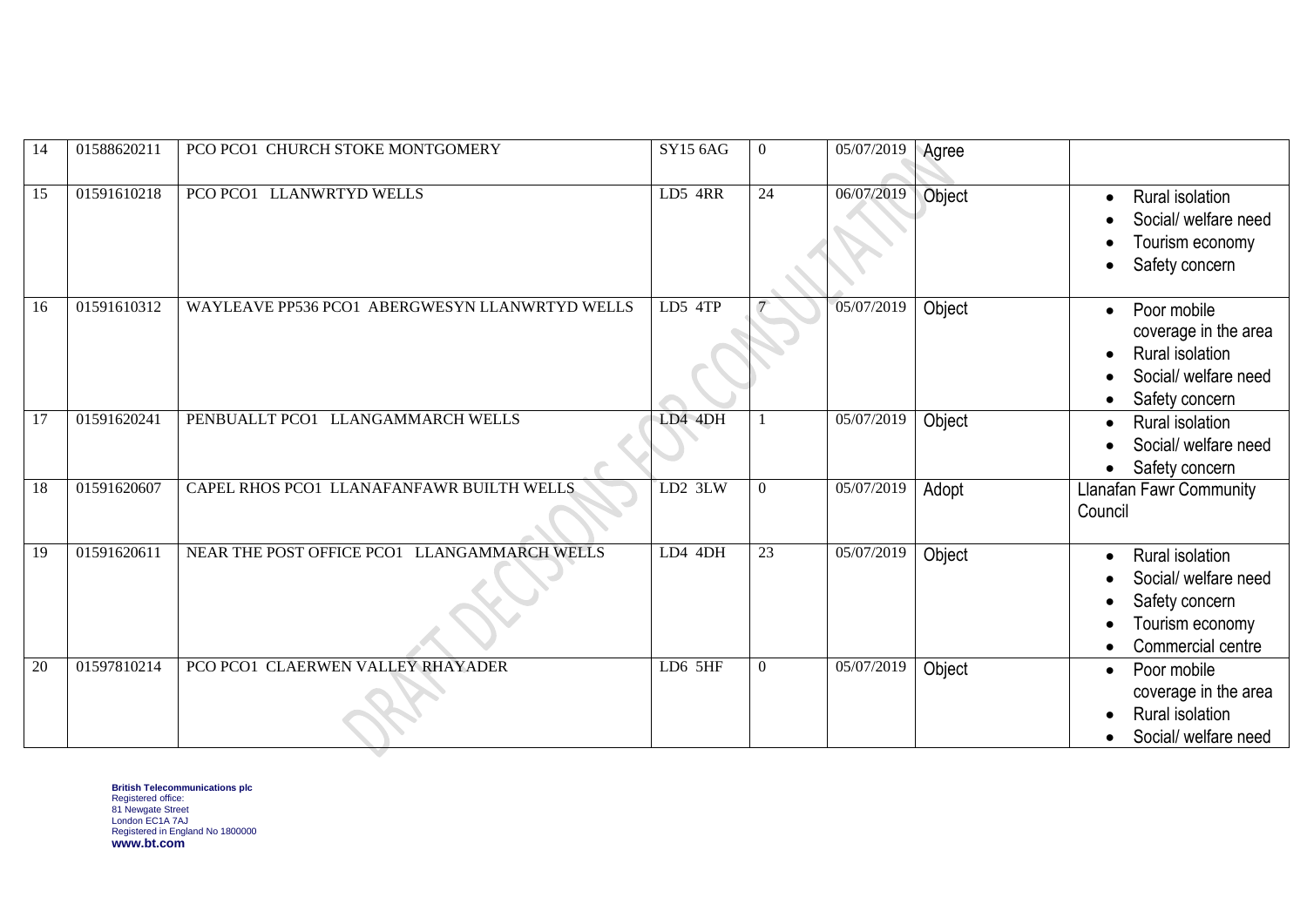|  |  | Safety concern<br>Tourism Economy |
|--|--|-----------------------------------|
|  |  |                                   |
|  |  |                                   |

|    | <b>Telephone</b><br>Number | <b>Address</b>                          | <b>Post Code</b> | <b>Number</b><br>of calls in<br>last 12<br>months | Posting<br><b>Completed</b><br>Date | Agree/ Adopt/ Object | <b>Comments/Reasons</b>                                                                                             |
|----|----------------------------|-----------------------------------------|------------------|---------------------------------------------------|-------------------------------------|----------------------|---------------------------------------------------------------------------------------------------------------------|
| 21 | 01597810359                | PCO PCO1 ELAN VALLEY RHAYADER           | LD6 5HN          | 24                                                | 05/07/2019                          | Object               | Poor mobile<br>coverage in the area<br>Rural isolation<br>Social/ welfare need<br>Safety concern<br>Tourism Economy |
| 22 | 01597810378                | GREEN GARDENS PCO1 EAST STREET RHAYADER | LD6 5DR          | 14                                                | 05/07/2019                          | Object               | Social/ welfare need<br>Local Economy<br><b>Commercial Cnetre</b><br><b>Business Location</b><br>Trunk road route   |
| 23 | 01597810411                | ELAN VILLAGE PCO1 RHAYADER              | LD6 5HH          | $\overline{0}$                                    | 05/07/2019                          | Object               | Poor mobile<br>coverage in the area<br>Rural isolation<br>Social/ welfare need<br>Safety concern<br>Tourism Economy |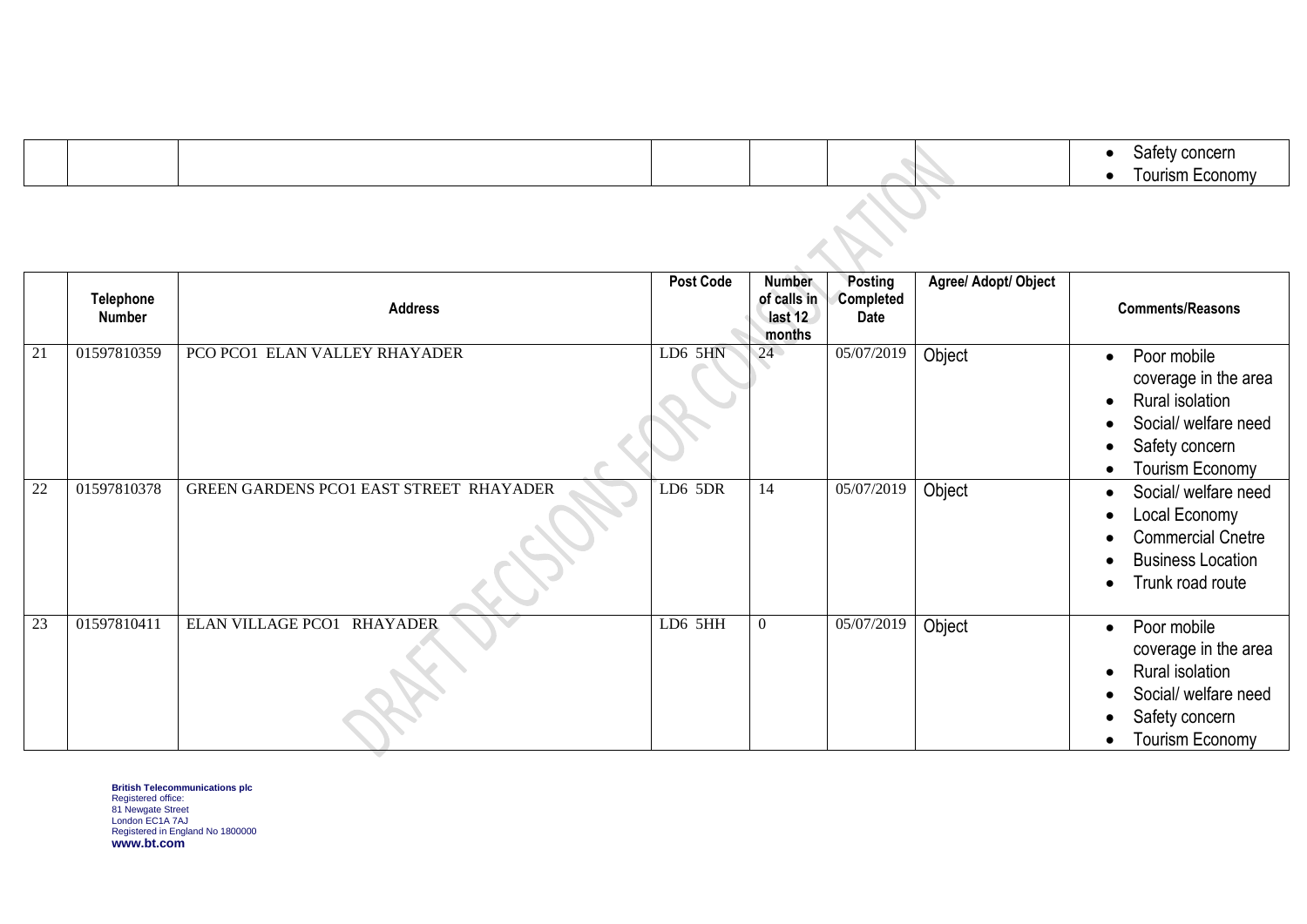| 24              | 01597822692 | PCO RIDGEBOURNE HOUSE WELLINGTON ROAD<br><b>LLANDRINDOD WELLS</b> | LD1 5NB   | 48               | 05/07/2019          | Adopt  | <b>Llandrindod Wells Town</b><br>Council                                                                    |
|-----------------|-------------|-------------------------------------------------------------------|-----------|------------------|---------------------|--------|-------------------------------------------------------------------------------------------------------------|
| 25              | 01597822891 | PCO PCO1 HOWEY LLANDRINDOD WELLS                                  | LD1 5PT   | 10               | 05/07/2019          | Adopt  | <b>Llandrindod Wells Town</b><br>Council                                                                    |
| 26              | 01597823041 | PCO PCO1 TREMONT ROAD LLANDRINDOD WELLS                           | $LD1$ 5BH | 76               | 05/07/2019          | Object | Sufficient use<br>Social/ welfare need<br><b>Business location</b><br>Local school<br>Main transport link   |
| 27              | 01597851193 | O/S VILLAGE HALL LLANDEWY PCO2 LLANDRINDOD WELLS                  | LD1 5NY   | $\boldsymbol{0}$ | 05/07/2019          | Agree  |                                                                                                             |
| $\overline{28}$ | 01597851250 | PCO PCO1 GUIDFA MEADOWS CROSSGATES LLANDRINDOD<br><b>WELLS</b>    | LD1 6RY   | $\overline{15}$  | 05/07/2019          | Object | Rural isolation<br>Social/ welfare need<br>Safety concern<br>Local school<br>Main transport<br>intersection |
| 29              | 01639730209 | PCO PCO1 ABERCRAVE SWANSEA                                        | $SA9$ 1SP | 11               | 07/07/2019          | Object | Social/ welfare need<br>Safety concern<br>Main transport<br>intersection                                    |
| 30              | 01639730211 | PCO PCO1 PENYCAE SWANSEA                                          | SA9 1GP   | $\mathbf{0}$     | $\sqrt{07/07}/2019$ | Object | Poor mobile<br>$\bullet$<br>coverage in the area                                                            |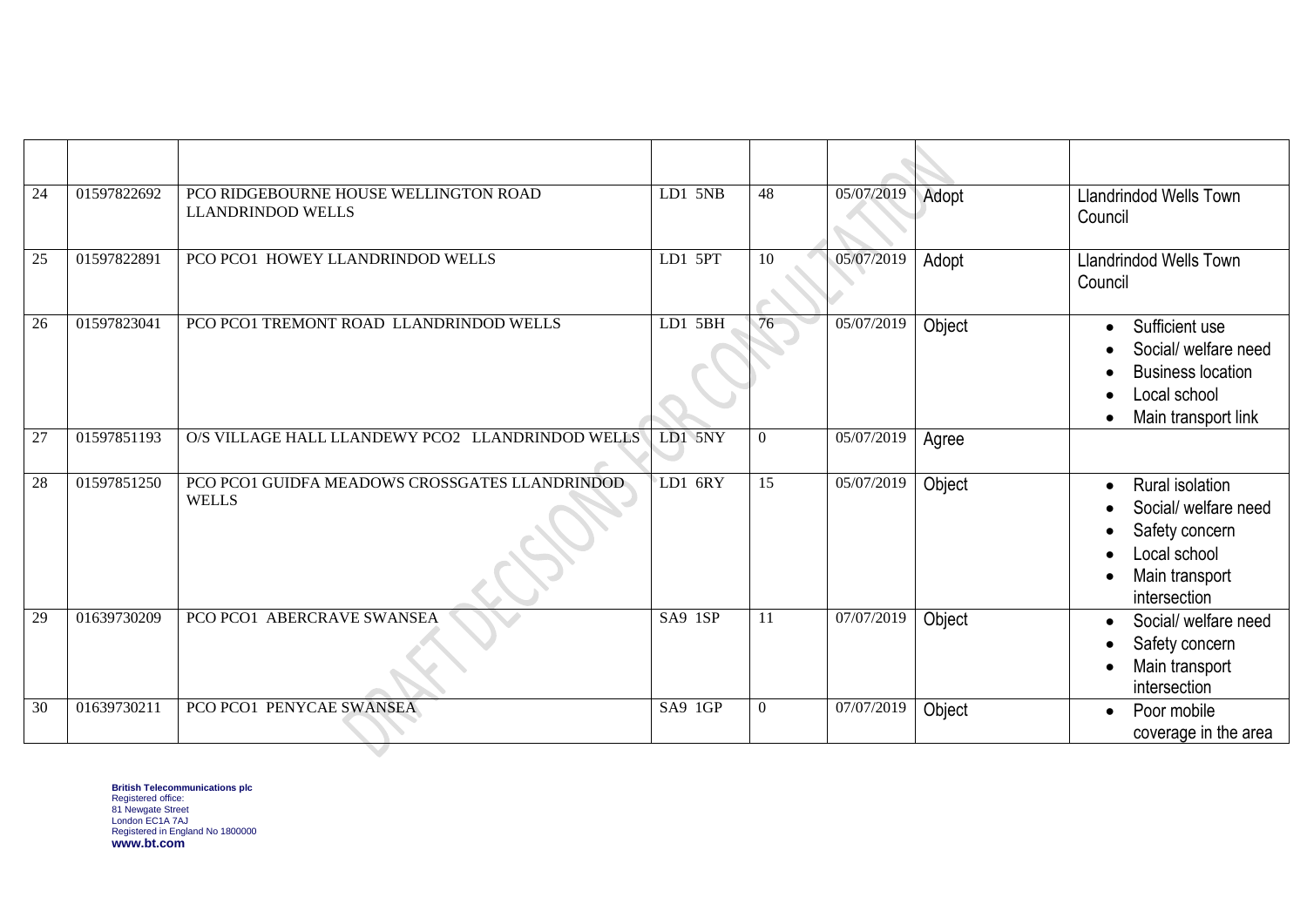|  |  | Rural isolation<br>Social/ welfare need<br>Safety concern |
|--|--|-----------------------------------------------------------|
|  |  | Tourism Economy                                           |

|    | <b>Telephone</b><br><b>Number</b> | <b>Address</b>                                   | Post Code | <b>Number</b><br>of calls in<br>last 12<br>months | <b>Posting</b><br>Completed<br>Date | Agree/ Adopt/ Object | <b>Comments/Reasons</b>                                |
|----|-----------------------------------|--------------------------------------------------|-----------|---------------------------------------------------|-------------------------------------|----------------------|--------------------------------------------------------|
| 31 | 01639730270                       | PCO PCO1 YNYSWEN PENYCAE SWANSEA                 | SA9 1YT   | $\Omega$                                          | 11/07/2019                          | Agree                |                                                        |
| 32 | 01639830639                       | PCO PCO1 HEOL TWRCH LOWER CWMTWRCH SWANSEA       | SA9 2TD   | 36                                                | 07/07/2019                          | Object               | Social/ welfare need<br>Safety concern<br>Local school |
| 33 | 01639842130                       | PCO PCO1 COMMERCIAL STREET YSTRADGYNLAIS SWANSEA | SA9 1HD   | 46                                                | 07/07/2019                          | Object               | Social/ welfare need<br><b>Commercial Centre</b>       |
| 34 | 01639842176                       | PCO PCO1 GLANRHYD ROAD YSTRADGYNLAIS SWANSEA     | SA9 1AU   | $\mathbf{0}$                                      | 07/07/2019                          | Object               | Social/ welfare need<br>Safety concern<br>Local school |
| 35 | 01639843274                       | PCO PCO1 MIN Y RHOS YSTRADGYNLAIS SWANSEA        | SA9 1QR   |                                                   | 07/07/2019                          | Object               | Social/ welfare need<br>Safety concern<br>Local school |
| 36 | 01650511200                       | CWN CEIRIG PCO1 CEMMAES ROAD MACHYNLLETH         | SY20 8JZ  | $\mathbf{0}$                                      | 04/07/2019                          | Adopt                | <b>Glantwymyn Community</b><br>Council                 |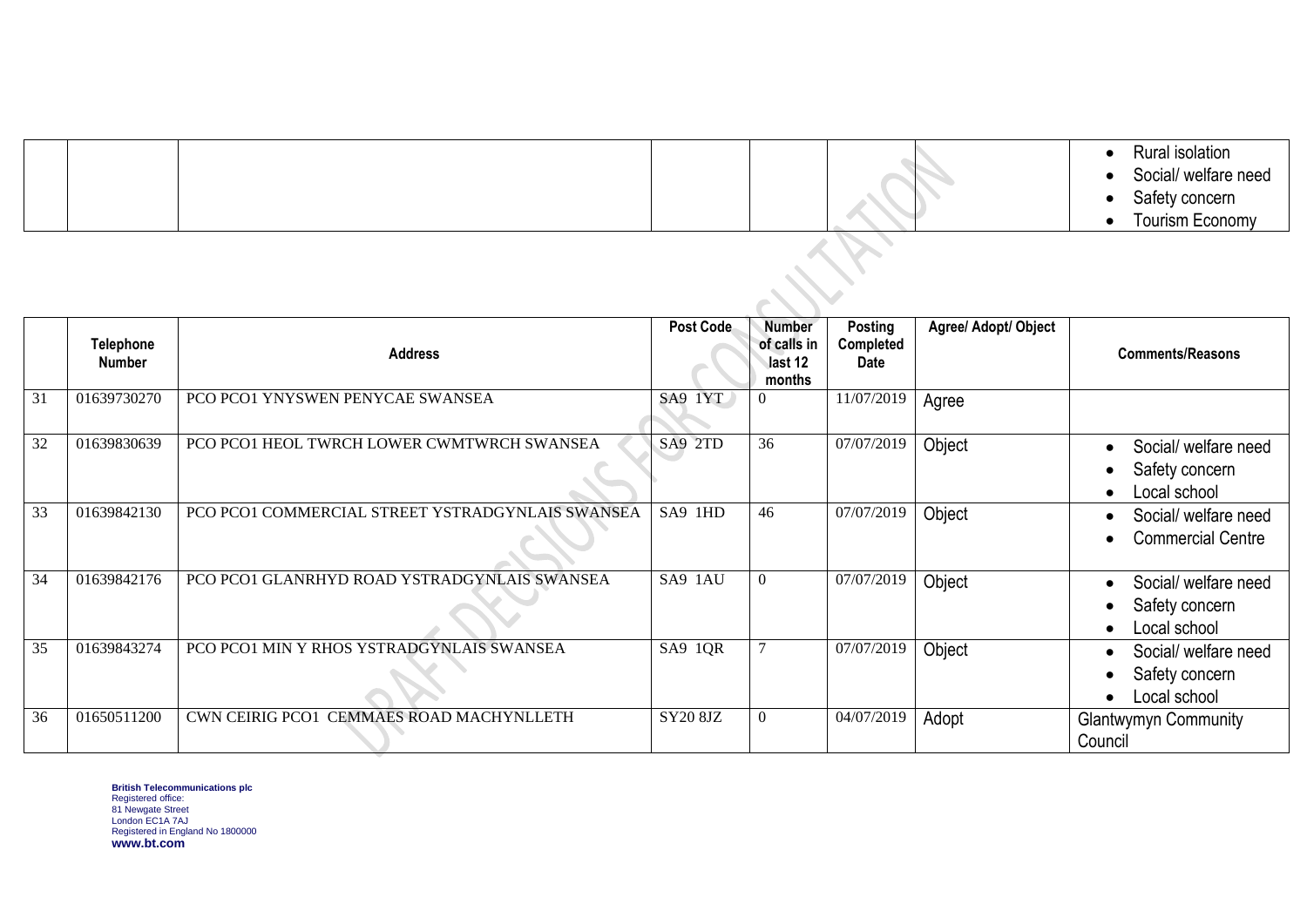| 37 | 01650511269 | WAYLEAVE PP1000 PCO1 CEMMAES ROAD MACHYNLLETH   | SY20 8JZ        | $\overline{0}$ | 04/07/2019 | Adopt  | <b>Glantwymyn Community</b><br>Council                                              |  |  |
|----|-------------|-------------------------------------------------|-----------------|----------------|------------|--------|-------------------------------------------------------------------------------------|--|--|
| 38 | 01650511296 | ABERCEGIR PCO1 CEMMAES ROAD MACHYNLLETH         | SY20 8JZ        | 27             | 04/07/2019 | Object | Social/ welfare need<br>Safety concern<br>Main transport<br>intersection            |  |  |
| 39 | 01650511311 | <b>CEMMAES VILLAGE PCO1 CEMMAES MACHYNLLETH</b> | <b>SY20 9PR</b> | $\overline{2}$ | 04/07/2019 | Adopt  | <b>Glantwymyn Community</b><br>Council                                              |  |  |
| 40 | 01650521200 | PCO TELEPHONE EXCHANGE LLANBRYNMAIR             | <b>SY197AA</b>  | 5              | 04/07/2019 | Object | Rural isolation<br>Social/ welfare need<br>Safety concern<br><b>Tourism Economy</b> |  |  |
|    |             |                                                 |                 |                |            |        |                                                                                     |  |  |

|    | <b>Number</b> | <b>Address</b>              |          | of calls in<br>last 12<br>months | Completed<br>Date |       | <b>Comments/Reasons</b>                  |
|----|---------------|-----------------------------|----------|----------------------------------|-------------------|-------|------------------------------------------|
| 41 | 01650521311   | PANDY P.O PCO1 LLANBRYNMAIR | SY19 7DY | -0                               | 04/07/2019        | Adopt | <b>Llanbrynmair Community</b><br>Council |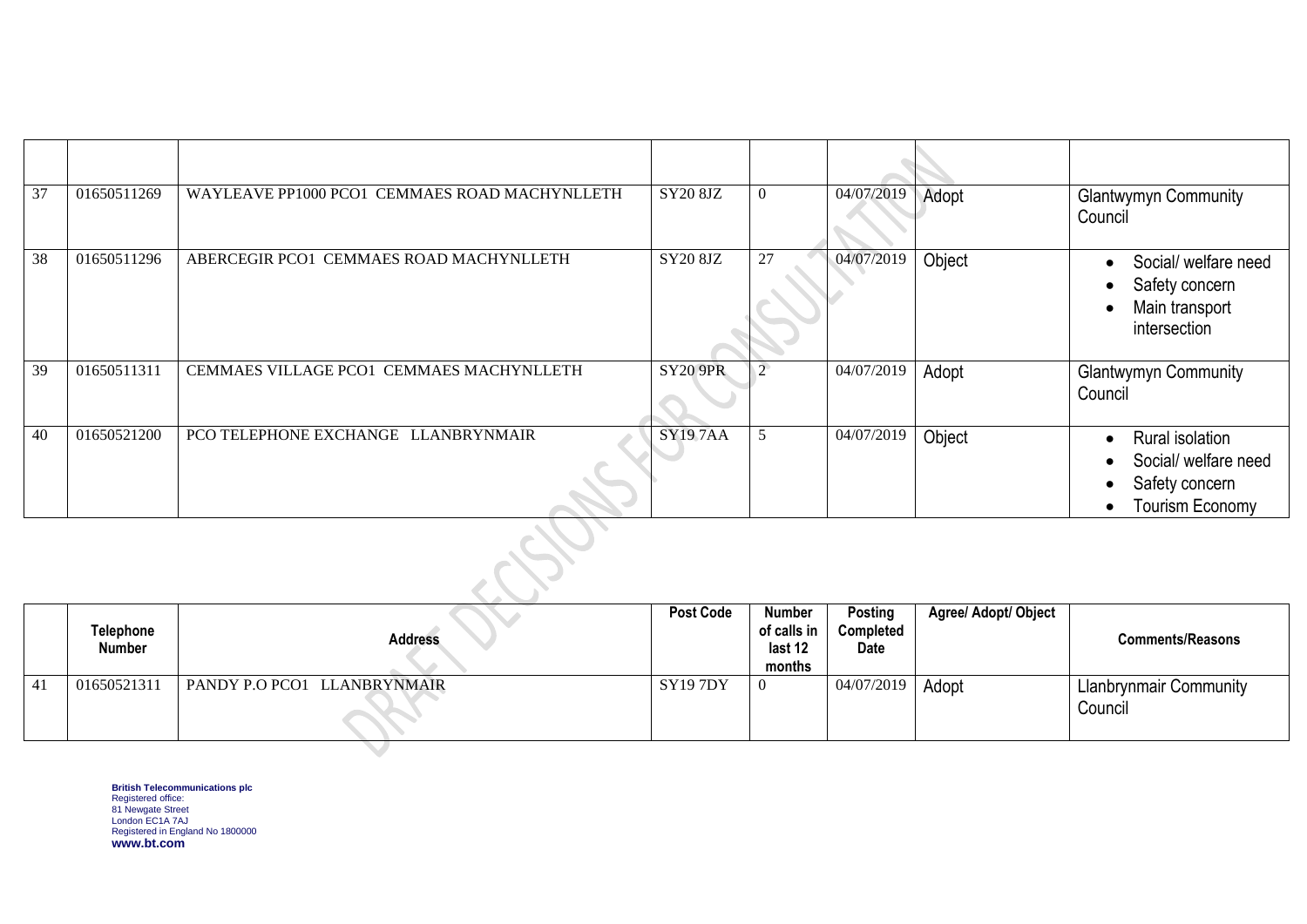| 42 | 01650521312 | PCO PCO1 PENNANT LLANBRYNMAIR                                   | <b>SY197BH</b>  | $\overline{3}$   | 11/07/2019           | Object | Poor mobile<br>$\bullet$<br>coverage in the area<br>Rural isolation<br>Social/ welfare need<br>Safety concern<br>Tourism economy |
|----|-------------|-----------------------------------------------------------------|-----------------|------------------|----------------------|--------|----------------------------------------------------------------------------------------------------------------------------------|
| 43 | 01654702817 | O/S WYNSTAY ARMS HOTEL PCO1 HEOL MAENGWYN<br><b>MACHYNLLETH</b> | <b>SY20 8AE</b> | 284              | 04/07/2019           | Object | Sufficient use<br>$\bullet$<br>Social/ welfare need<br>Commercial centre                                                         |
| 44 | 01654703106 | PCO PCO1 BRYNYGOG MACHYNLLETH                                   | <b>SY20 8HL</b> | 43               | 04/07/2019           | Object | Sufficient use<br>Social/ welfare need<br>Local school                                                                           |
| 45 | 01686412211 | PCO PCO1 TAN HINON LLANIDLOES                                   | <b>SY18 6PR</b> | $\theta$         | 04/07/2019           | Object | <b>Rural Isolation</b><br>Social/ welfare need<br>Safety concern<br>No mobile phone<br>coverage                                  |
| 46 | 01686412227 | PCO1 LLIDIARTYWAUN LLANIDLOES                                   | SY186JT         | $\overline{0}$   | $\frac{04}{07}/2019$ | Object | Poor mobile<br>coverage in the area<br>Rural isolation<br>Social/ welfare need<br>Safety concern                                 |
| 47 | 01686412453 | PCO1 OAKLEY PARK LLANIDLOES                                     | <b>SY18 6LR</b> | $\boldsymbol{0}$ | 04/07/2019           | Object | Poor mobile<br>$\bullet$<br>coverage in the area<br>Rural isolation<br>$\bullet$<br>Social/ welfare need                         |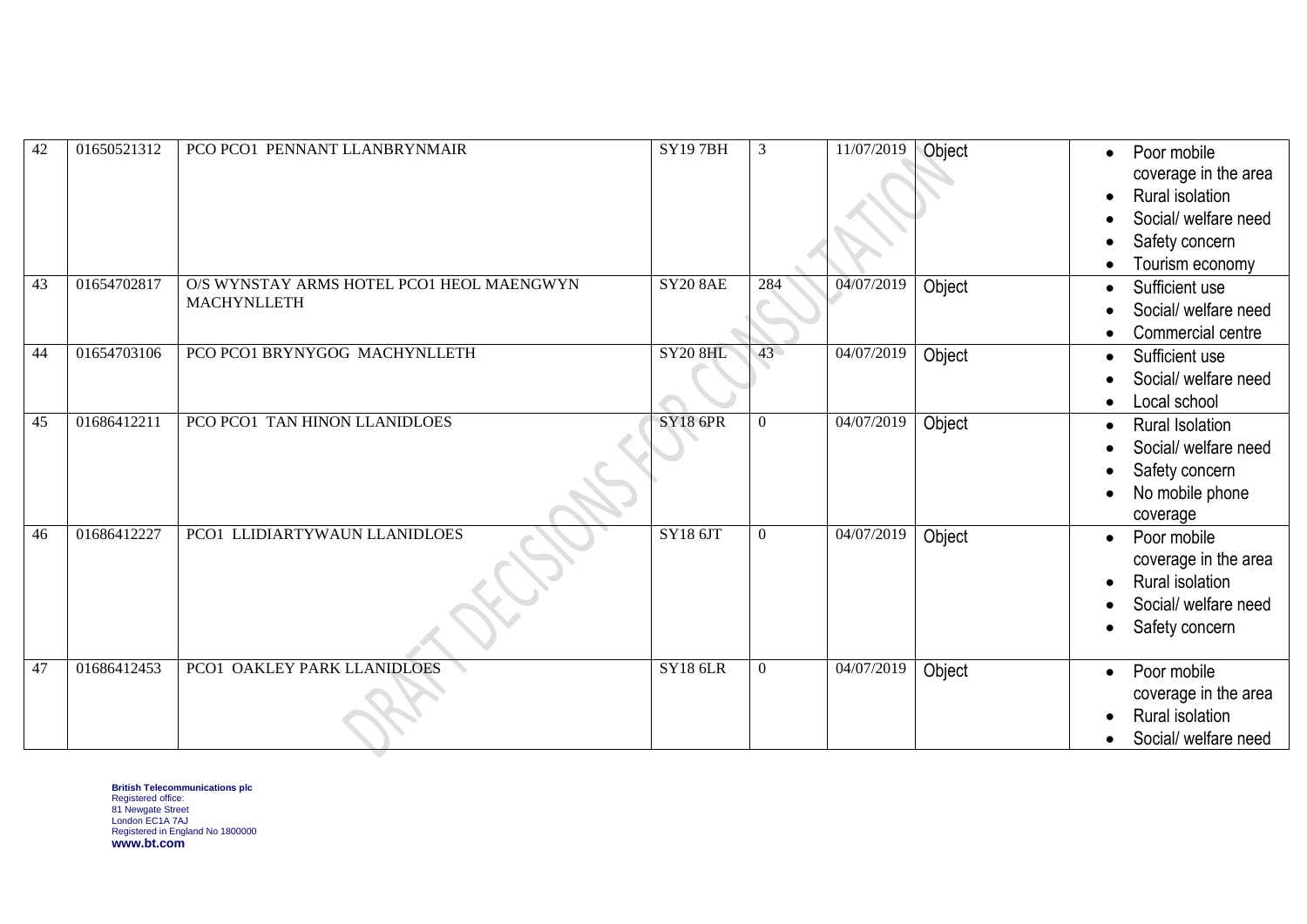|    |             |                                |                 |                |            |        | Safety concern<br>$\bullet$                                                                                          |
|----|-------------|--------------------------------|-----------------|----------------|------------|--------|----------------------------------------------------------------------------------------------------------------------|
| 48 | 01686412504 | PCO1 DOLWEN LLANIDLOES         | <b>SY18 6LL</b> | $\overline{0}$ | 04/07/2019 | Object | Poor mobile<br>$\bullet$<br>coverage in the area<br>Rural isolation<br>Social/ welfare need<br>Safety concern        |
| 49 | 01686412593 | PCO1 CWMBELAN LLANIDLOES       | <b>SY18 6RH</b> |                | 04/07/2019 | Object | Poor mobile<br>$\bullet$<br>coverage in the area<br><b>Rural isolation</b><br>Social/ welfare need<br>Safety concern |
| 50 | 01686420200 | PCO1 TREMYNODDFA CARNO CAERSWS | <b>SY17 5LJ</b> | 5              | 04/07/2019 | Object | Rural isolation<br>$\bullet$<br>Social/ welfare need<br>Local school<br>Trunk road                                   |
|    |             |                                |                 |                |            |        |                                                                                                                      |

|    | Telephone<br><b>Number</b> | <b>Address</b>                 | <b>Post Code</b> | Number<br>of calls in<br>last 12<br>months | Posting<br>Completed<br><b>Date</b> | <b>Agree/ Adopt/ Object</b> | <b>Comments/Reasons</b>                                               |
|----|----------------------------|--------------------------------|------------------|--------------------------------------------|-------------------------------------|-----------------------------|-----------------------------------------------------------------------|
| 51 | 01686430200                | <b>PCO1 TREFEGLWYS CAERSWS</b> | <b>SY17 5PH</b>  |                                            | 04/07/2019                          | Object                      | Rural isolation<br>Social/ welfare need<br>Local school<br>Trunk road |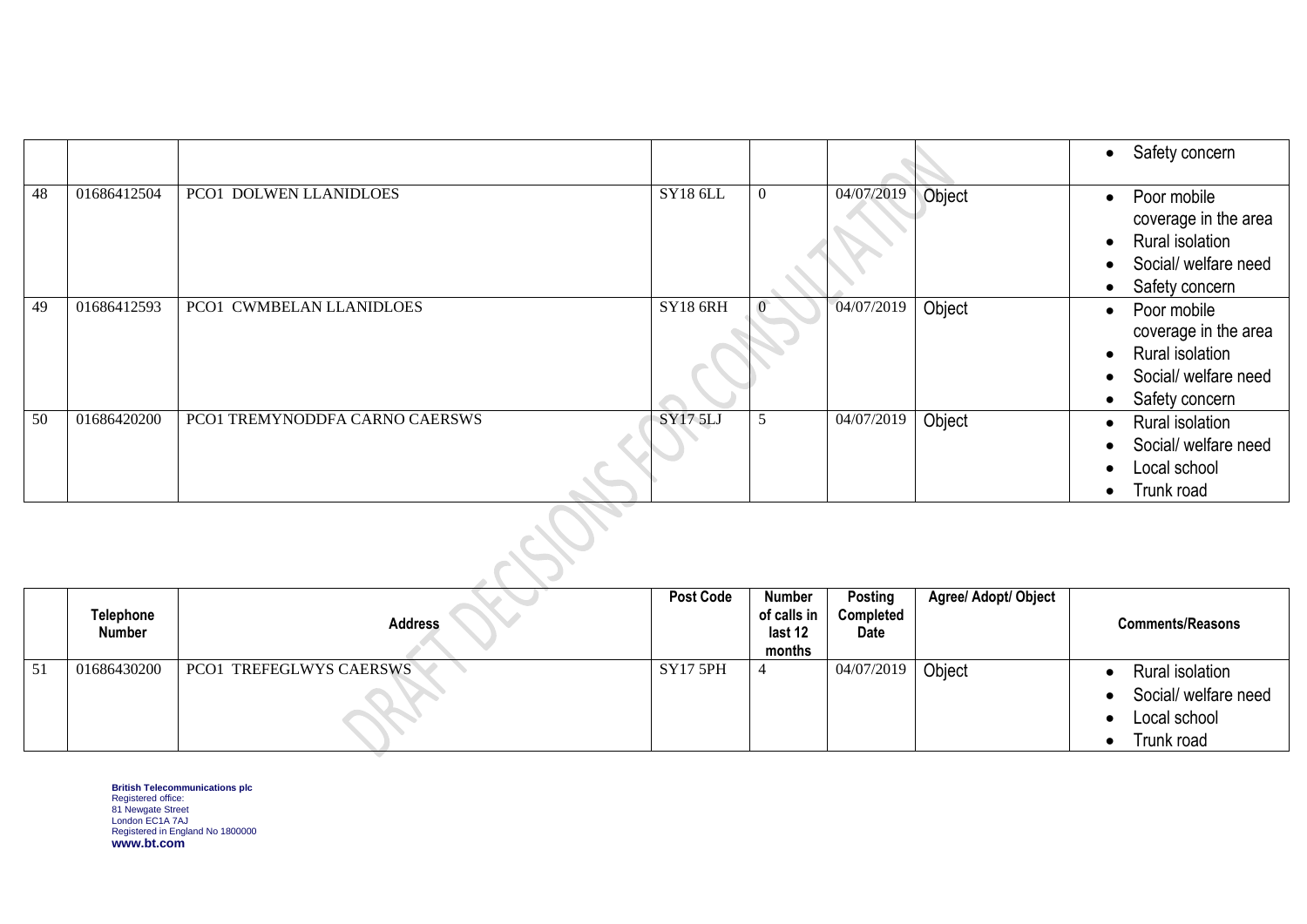| 52              | 01686625876 | PCO PCO1 CANAL ROAD NEWTOWN                                        | <b>SY162JN</b>       | $\overline{4}$  | 04/07/2019 | Agree  |                                                                                                                                |
|-----------------|-------------|--------------------------------------------------------------------|----------------------|-----------------|------------|--------|--------------------------------------------------------------------------------------------------------------------------------|
| 53              | 01686626490 | O/S PRYCE JONES BUILDINGS PCO1 STATION ROAD<br><b>NEWTOWN</b>      | <b>SY16 1BE</b>      | 175             | 04/07/2019 | Object | Sufficient use<br>Social/ welfare need<br>Commercial centre                                                                    |
| $\overline{54}$ | 01686626733 | PCO PCO1 LLANIDLOES ROAD NEWTOWN                                   | <b>SY16 1EP</b>      | 33              | 04/07/2019 | Object | Sufficient use<br>Social/ welfare need<br>Commercial centre                                                                    |
| 55              | 01686650200 | PCO1 TREGYNON NEWTOWN                                              | <b>SY16 3EH</b>      | 26              | 04/07/2019 | Object | Rural isolation<br>Poor mobile<br>coverage<br>Social/ welfare need<br>Safety concrern<br>Impact on tourism                     |
| 56              | 01686650293 | ADJ BETTWS COMMUNITY CENTRE PCO1 BETTWS<br><b>CEDEWAIN NEWTOWN</b> | S <sub>Y</sub> 163LG | 28              | 04/07/2019 | Object | Rural isolation<br>Poor mobile<br>coverage<br>Social/ welfare need<br>Safety concrern<br><b>National Cycle</b><br>Network (81) |
| 57              | 01686688200 | PCO PCO1 MAIN STREET CAERSWS                                       | <b>SY17 5ET</b>      | $\overline{17}$ | 04/07/2019 | Object | Commercial centre<br>Social/ welfare need<br>Safety concrern<br>National Cycle<br>Network (81)                                 |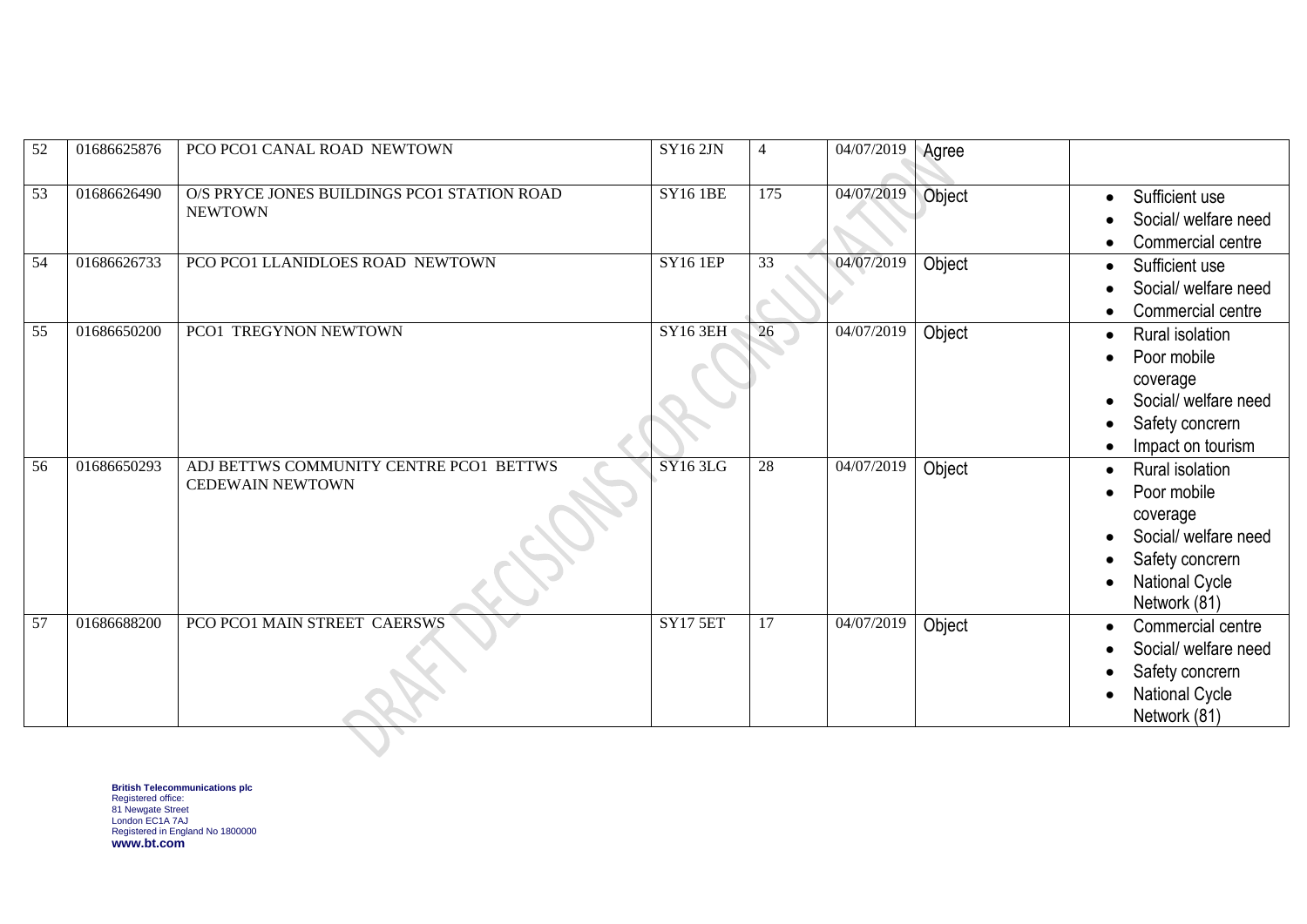| 58  | 01691828200 | OPP SUN HOTEL PCO1 LLANSANTFFRAID      | <b>SY22 6SU</b> | 12 | 03/07/2019 | Object | Commercial centre<br>Social/ welfare need<br>Safety concrern                                               |
|-----|-------------|----------------------------------------|-----------------|----|------------|--------|------------------------------------------------------------------------------------------------------------|
| 59  | 01691828422 | LLANFECHAN VILLAGE PCO1 LLANSANTFFRAID | <b>SY22 6SU</b> |    | 03/07/2019 | Object | Rural isolation<br>Social/ welfare need<br>Safety concrern                                                 |
| -60 | 01691860266 | PCO1 PEN-Y-GARNEDD OSWESTRY            | <b>SY100AS</b>  | 16 | 03/07/2019 | Object | Rural isolation<br>Poor mobile<br>coverage<br>Impact on tourism<br>Social/ welfare need<br>Safety concrern |

|    | Telephone<br>Number | <b>Address</b>          | <b>Post Code</b> | Number<br>of calls in<br>last 12<br>months | Posting<br>Completed<br>Date | Agree/ Adopt/ Object | <b>Comments/Reasons</b>                                                                                    |
|----|---------------------|-------------------------|------------------|--------------------------------------------|------------------------------|----------------------|------------------------------------------------------------------------------------------------------------|
| 61 | 01691870238         | PCO1 LLANWDDYN OSWESTRY | SY10 0LZ         | 33                                         | 03/07/2019                   | Object               | Poor mobile<br>coverage<br>Impact on tourism<br>Rural isolation<br>Social/ welfare need<br>Safety concrern |
|    |                     |                         |                  |                                            |                              |                      |                                                                                                            |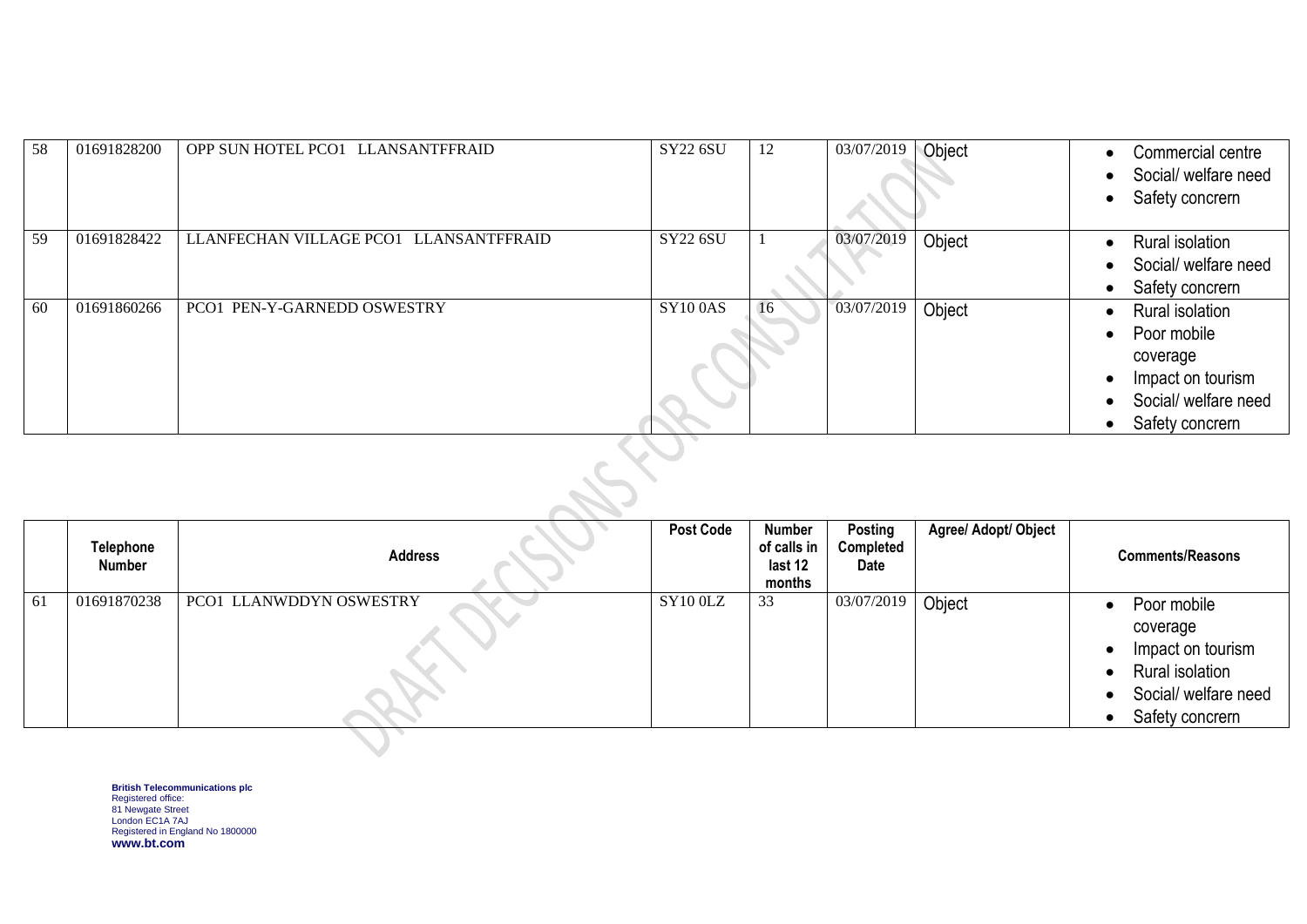| 62 | 01873810451 | PCO PCO1 LLANGATTOCK CRICKHOWELL                                  | NP8 1PH        | 25              | 07/07/2019            | Object | Poor mobile<br>coverage.<br>Sufficient usage to<br>justify retention of<br>facility. Hub location.<br>Weak or no mobile<br>phone signal in the<br>area. Lack of<br>alternative provision.<br>Area popular with<br>tourists/ outdoor<br>activity recreation.<br>Safety concern -<br>proximity to river. |
|----|-------------|-------------------------------------------------------------------|----------------|-----------------|-----------------------|--------|--------------------------------------------------------------------------------------------------------------------------------------------------------------------------------------------------------------------------------------------------------------------------------------------------------|
| 63 | 01873810474 | WAYLEAVE PP667 PCO1 LLANBEDR CRICKHOWELL                          | <b>NP8 1SR</b> | 5               | 07/07/2019            | Object | Poor mobile<br>$\bullet$<br>coverage<br>Impact on tourism<br>Rural isolation<br>Social/ welfare need<br>Safety concern<br>$\bullet$                                                                                                                                                                    |
| 64 | 01874638155 | 638155 SENNYBRIDGE VILLAGE PCO1 HIGH STREET<br>SENNYBRIDGE BRECON | LD3 8PG        | 11              | 07/07/2019            | Object | Impact on tourism<br>Rural isolation<br>Social/ welfare need<br>Safety concern<br>Commercial centre<br>Local school                                                                                                                                                                                    |
| 65 | 01874676211 | PCO PCO1 TALYBONT-ON-USK BRECON                                   | LD3 7YS        | $\overline{12}$ | $\frac{07}{07}{2019}$ | Object | Poor mobile<br>coverage                                                                                                                                                                                                                                                                                |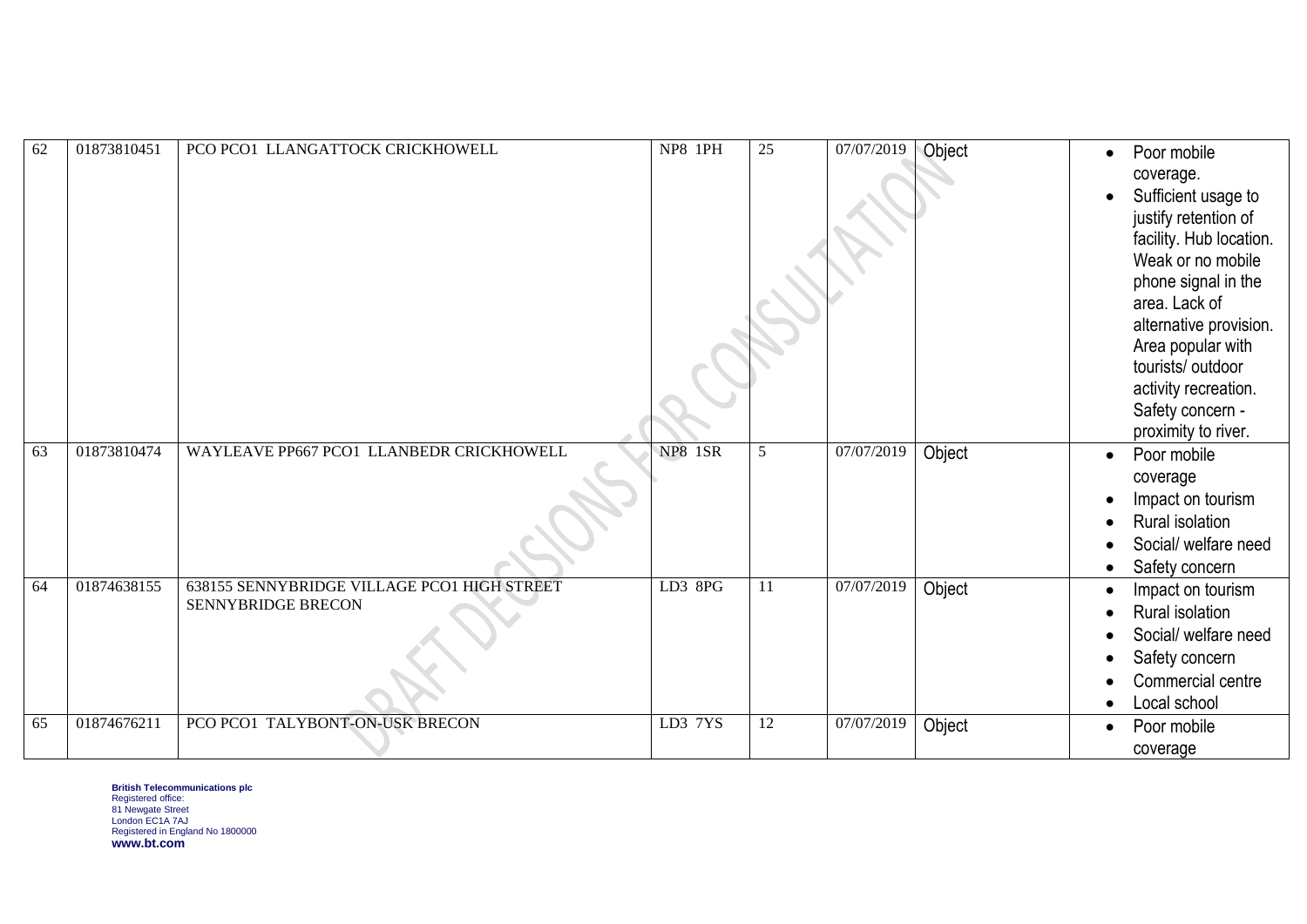| 66 | 01874676220 | PCO PCO1 TALYBONT-ON-USK BRECON                             | LD3 7YX         |     | 07/07/2019 | Adopt  | Impact on tourism<br>$\bullet$<br>Rural isolation<br>Social/ welfare need<br>Safety concerns<br><b>Talybont Community Council</b>                    |
|----|-------------|-------------------------------------------------------------|-----------------|-----|------------|--------|------------------------------------------------------------------------------------------------------------------------------------------------------|
| 67 | 01874730298 | PCO PCO1 DYFFRYN CRAWNON LLANGYNIDR CRICKHOWELL             | NP8 1NU         | 79  | 07/07/2019 | Object | Sufficient use<br>$\bullet$<br>Poor mobile<br>coverage<br>Impact on tourism<br>Rural isolation<br>Safety concerns<br>Social/ welfare need            |
| 68 | 01874730377 | PCO PCO1 COED-YR-YNYS ROAD LLANGYNIDR<br><b>CRICKHOWELL</b> | NP8 1NA         | 5   | 07/07/2019 | Object | Poor mobile<br>$\bullet$<br>coverage<br>Impact on tourism<br>Rural isolation<br>Safety concerns<br>Social/ welfare need<br>Local school<br>$\bullet$ |
| 69 | 01938553332 | PCO PCO1 GUILSFIELD WELSHPOOL                               | <b>SY21 9NJ</b> | 167 | 02/07/2019 | Object | Sufficient use to<br>$\bullet$<br>retain<br>Social/ welfare need<br>Commercial centre                                                                |
| 70 | 01938553493 | PCO PCO1 ERW WEN WELSHPOOL                                  | <b>SY217HG</b>  | 21  | 02/07/2019 | Object | Social need<br>$\bullet$<br>Local school<br>$\bullet$                                                                                                |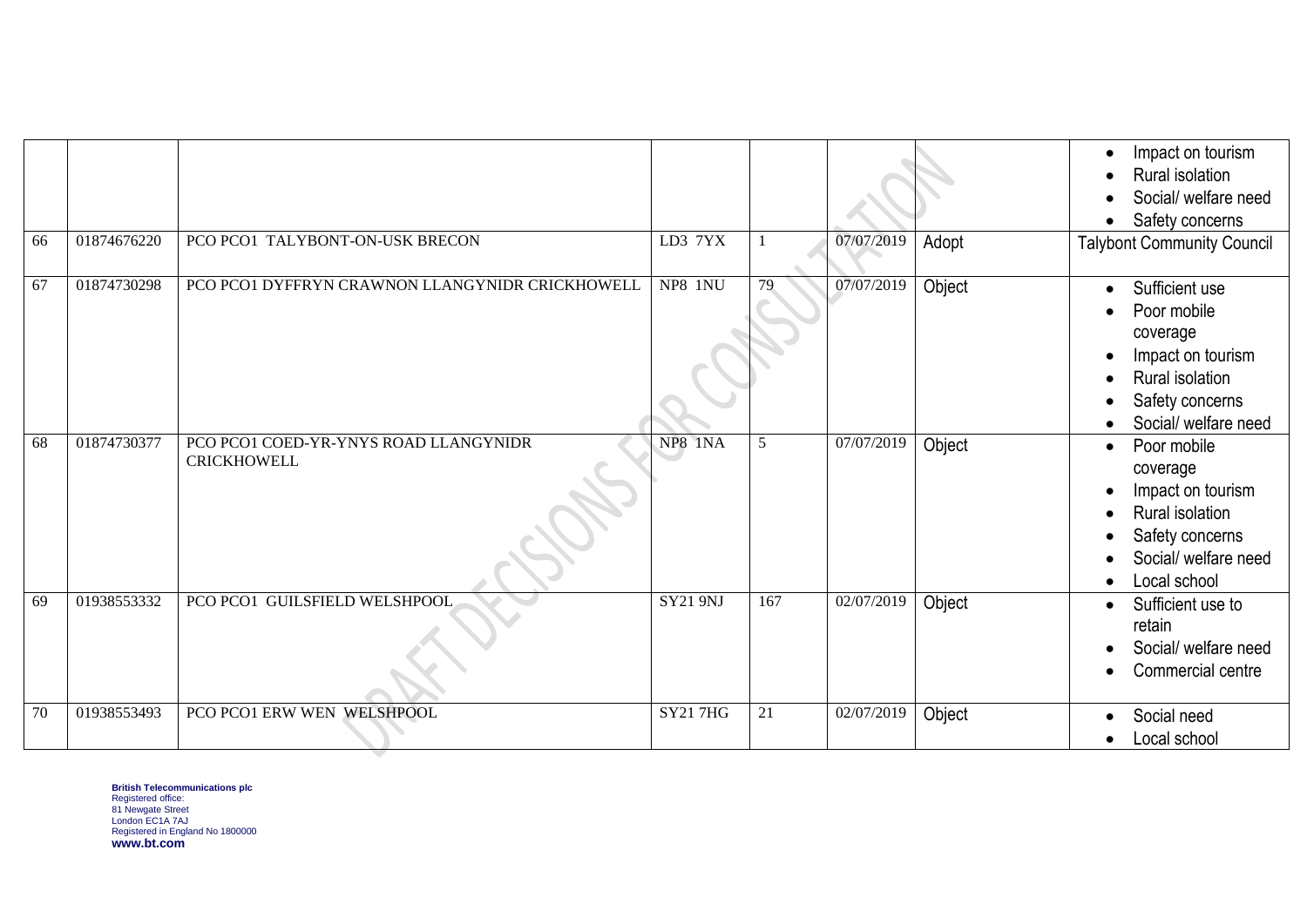|    | <b>Telephone</b><br><b>Number</b> | <b>Address</b>                                  | <b>Post Code</b> | <b>Number</b><br>of calls in<br>last 12<br>months | Posting<br><b>Completed</b><br><b>Date</b> | Agree/ Adopt/ Object | <b>Comments/Reasons</b>                                                                                                                              |
|----|-----------------------------------|-------------------------------------------------|------------------|---------------------------------------------------|--------------------------------------------|----------------------|------------------------------------------------------------------------------------------------------------------------------------------------------|
| 71 | 01938570221                       | PCO PCO1 MIDDLETOWN WELSHPOOL                   | <b>SY21 8EN</b>  | 26                                                | 02/07/2019                                 | Object               | <b>Trewern Community</b><br>$\bullet$<br><b>Council Social need</b><br>Safety concern<br>Rural isolation<br>Tourism economy<br>Main trunk road route |
| 72 | 01938570231                       | PCO PCO1 CRIGGION SHREWSBURY                    | <b>SY5 9AZ</b>   | $\overline{0}$                                    | 02/07/2019                                 | Object               | Social need<br>$\bullet$<br>Poor mobile<br>coverage<br>Safety concern<br>Rural isolation                                                             |
| 73 | 01938820250                       | PCO LLWYDIARTH POST OFFICE LLANGADFAN WELSHPOOL | SY21 0QG         | 16                                                | 03/07/2019                                 | Object               | Poor mobile<br>$\bullet$<br>coverage<br>Rural isolation<br>Social need<br>Safety concern<br>Impact on tourism                                        |
| 74 | 01938820298                       | PCO PCO1 FOEL WELSHPOOL                         | <b>SY21 0NS</b>  | $\overline{0}$                                    | 04/07/2019                                 | Object               | Poor mobile<br>coverage                                                                                                                              |

 $\mathcal{L}$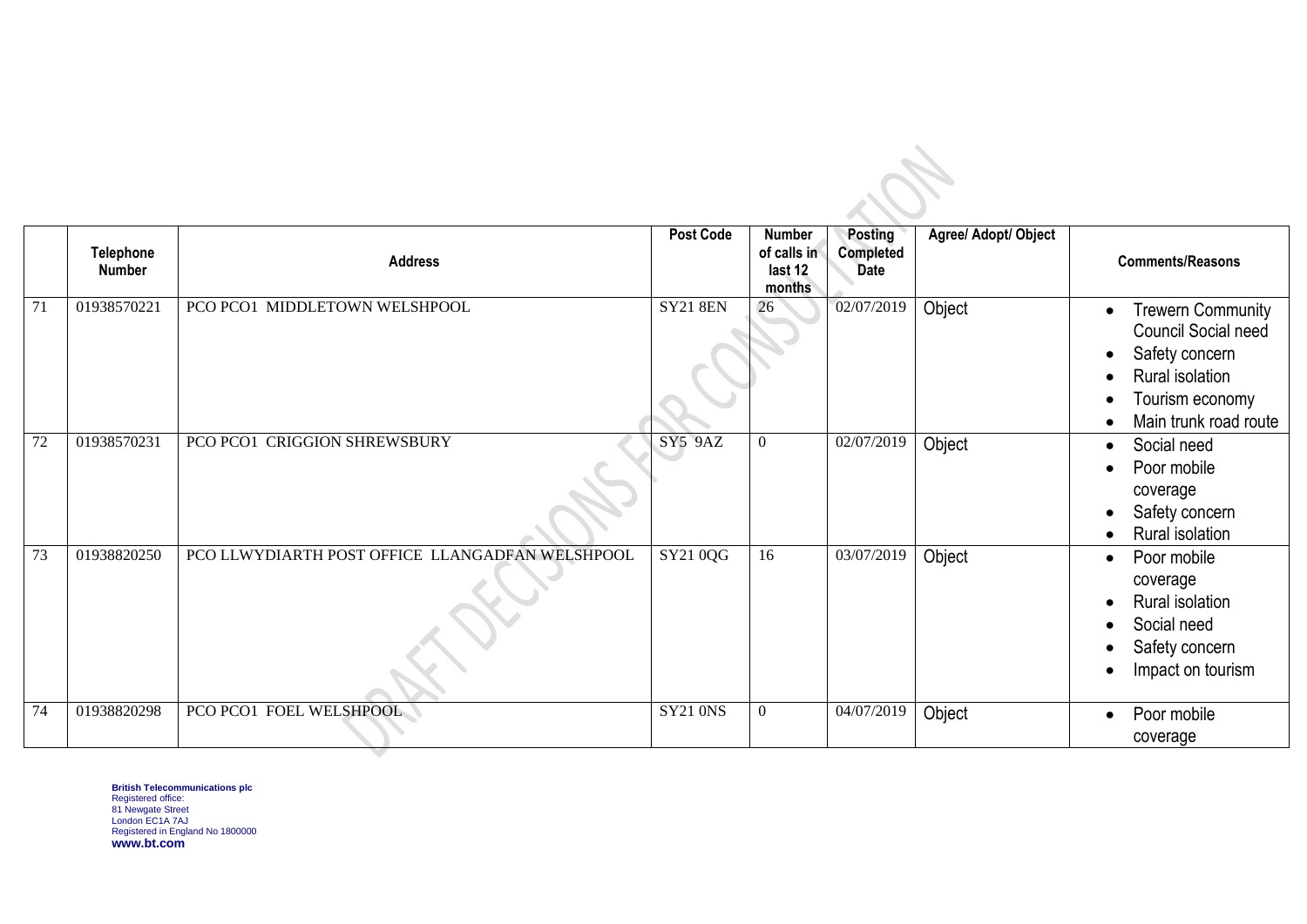|    |             |                                                                    |                             |                |            |        | Impact on tourism<br>Rural isolation<br>Social need<br>Safety concerns                                         |
|----|-------------|--------------------------------------------------------------------|-----------------------------|----------------|------------|--------|----------------------------------------------------------------------------------------------------------------|
| 75 | 01938820361 | PCO PCO1 LLANGADFAN WELSHPOOL                                      | $\overline{\text{SY210QG}}$ |                | 03/07/2019 | Object | Poor mobile<br>coverage<br>Impact on tourism<br>Rural isolation<br>Social need<br>Safety concerns              |
| 76 | 01938850200 | PCO PCO1 CASTLE CAEREINION WELSHPOOL                               | <b>SY21 9AL</b>             | $\mathbf{Q}$   | 03/07/2019 | Object | Impact on tourism<br>Rural isolation<br>Social need<br>Safety concerns                                         |
| 77 | 01982553011 | ROYAL WELSH AGRICULTURAL SOCIETY LLANELWEDD<br><b>BUILTH WELLS</b> | $LD2$ 3SY                   | 4              | 05/07/2019 | Adopt  | The Royal Welsh Agricultural<br>Society                                                                        |
| 78 | 01982560259 | PCO PCO1 LLANEGLWYS BUILTH WELLS                                   | LD2 3BQ                     | $\overline{0}$ | 06/07/2019 | Adopt  | <b>Erwood Community Council</b>                                                                                |
| 79 | 01982560657 | PCO PCO1 ABEREDW BUILTH WELLS                                      | LD2 3SQ                     | 2              | 05/07/2019 | Object | Poor mobile<br>$\bullet$<br>coverage<br>Impact on tourism<br>Rural isolation<br>Social need<br>Safety concerns |
|    |             |                                                                    |                             |                |            |        |                                                                                                                |